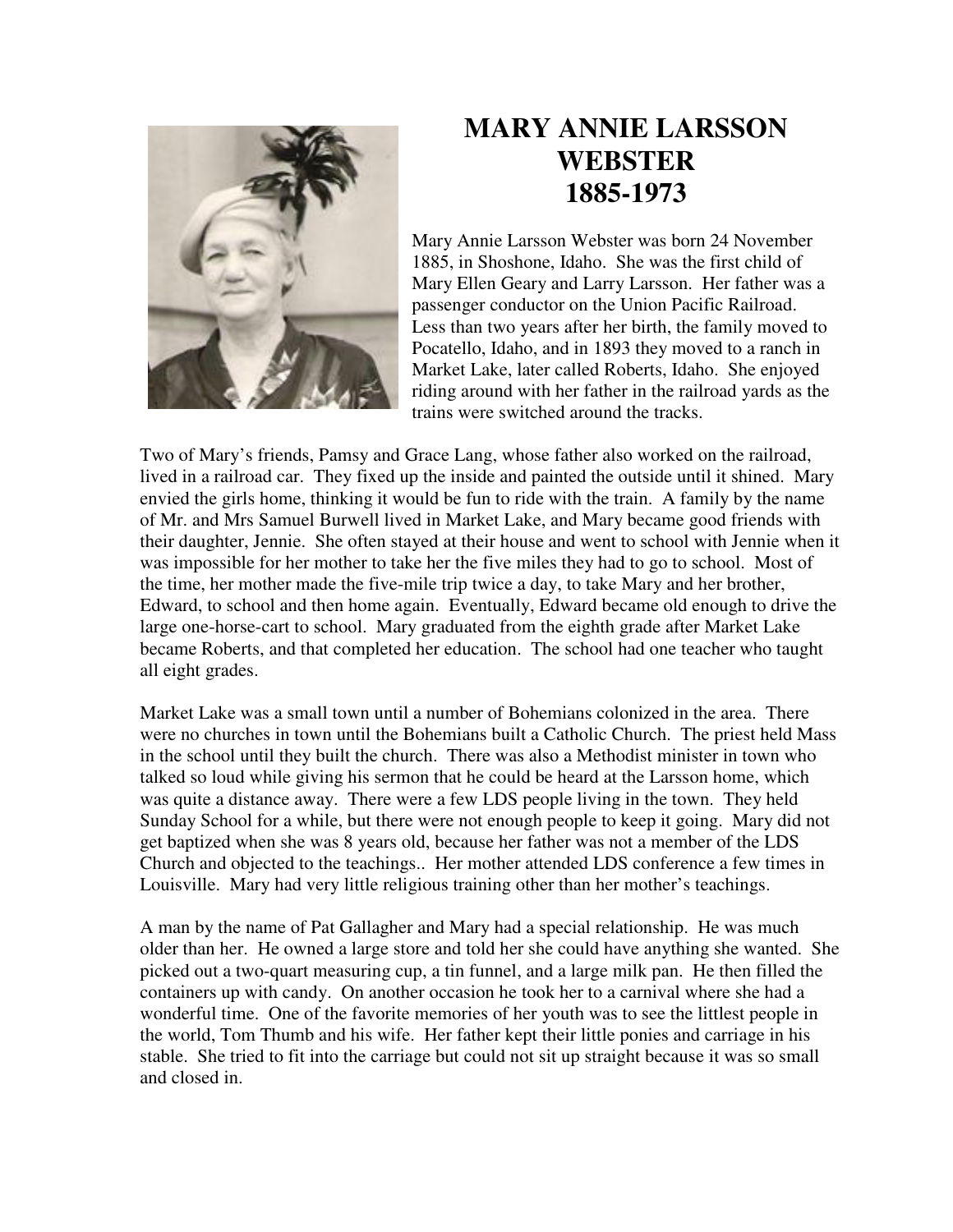Mary's father built three rooms on to their four-room frame house, giving them a large, seven-room home plus clothes closets and a pantry. Her father had 640 acres of land, which he farmed with his partner, O. J. Bell, who also had 640 acres. They farmed the land and raised cattle, hogs, and a few sheep. Bell soon sold his farm to his brother, O.D. Bell. The partnership was dissolved at this time and the Larssons became good neighbors with the new Bell family where Mary had many good experiences and fond memories. Market Lake was considered to be a wild area when Mary lived there. The Larsson family lived at the edge of the desert on the main road to Burch Creek, Lost River, and the Salmon River country where many outlaws roamed. Many cowboys and outlaws came to the Larsson home. Mary saw one draw his gun on her family's dog. Her mother went to get the dog and he drew the gun on her. After a few seconds of thought, he changed his mind and rode away. Their dog was a big black Newfoundlander that they brought with them from Pocatello. In the winter he pulled the children on the sleigh. He also played hide and seek with them. Their mother would hold the dog while the children would hide, and then he would find them.

Mary Annie moved to Huntington, Utah, in March 1909, and stayed with her mother's brother, Edward Geary. She went to Sunday School and other meetings, and was baptized 29 August 1909 and confirmed 5 September 1909. She taught Sunday School until 1910 when she moved to Harrisville where her parents had relocated. In Harrisville, she taught a Bee Hive class and then served as  $1<sup>st</sup>$  counselor to Geneva Brown in the Primary. She worked in the Primary for 40 years, serving as counselor and president. She also worked in Relief Society as work director. During this time she made many quilts. The Harrisville Ward gave her a quilt to show their appreciation. Mary was well known for her beautiful quilts. She also served as a Relief Society visiting teacher, counselor and president of the Mutual Improvement Association, and a teacher in a religion class. She served as a youth 4-H Club director in the community. She belonged to the Sarah Jane Taylor Camp of the Daughters of Utah Pioneers where she served as secretary and captain.

Mary Annie Larsson married Lemuel Webster of Harrisville on 20 September 1917. They had three children: Ellen Louise, 30 June 1918; Doris, 24 November 1921; Charles Lemuel, 11 May 1924. All three children were born and raised in Harrisville. She also had a son, Joseph Preston Larsson, 21 April 1909.

Mary loved the people of Harrisville, especially the young people with whom she worked for a long time. She was known for giving service to those in need. She was a gentle, gracious, patient lady, loved and respected by everyone in the community and all who knew her.

At the time of her death Mary had 15 grandchildren and 21 great grandchildren who all loved her dearly. She died 29 March 1973, a long time resident of Harrisville, and was buried in the South Morgan Cemetery.